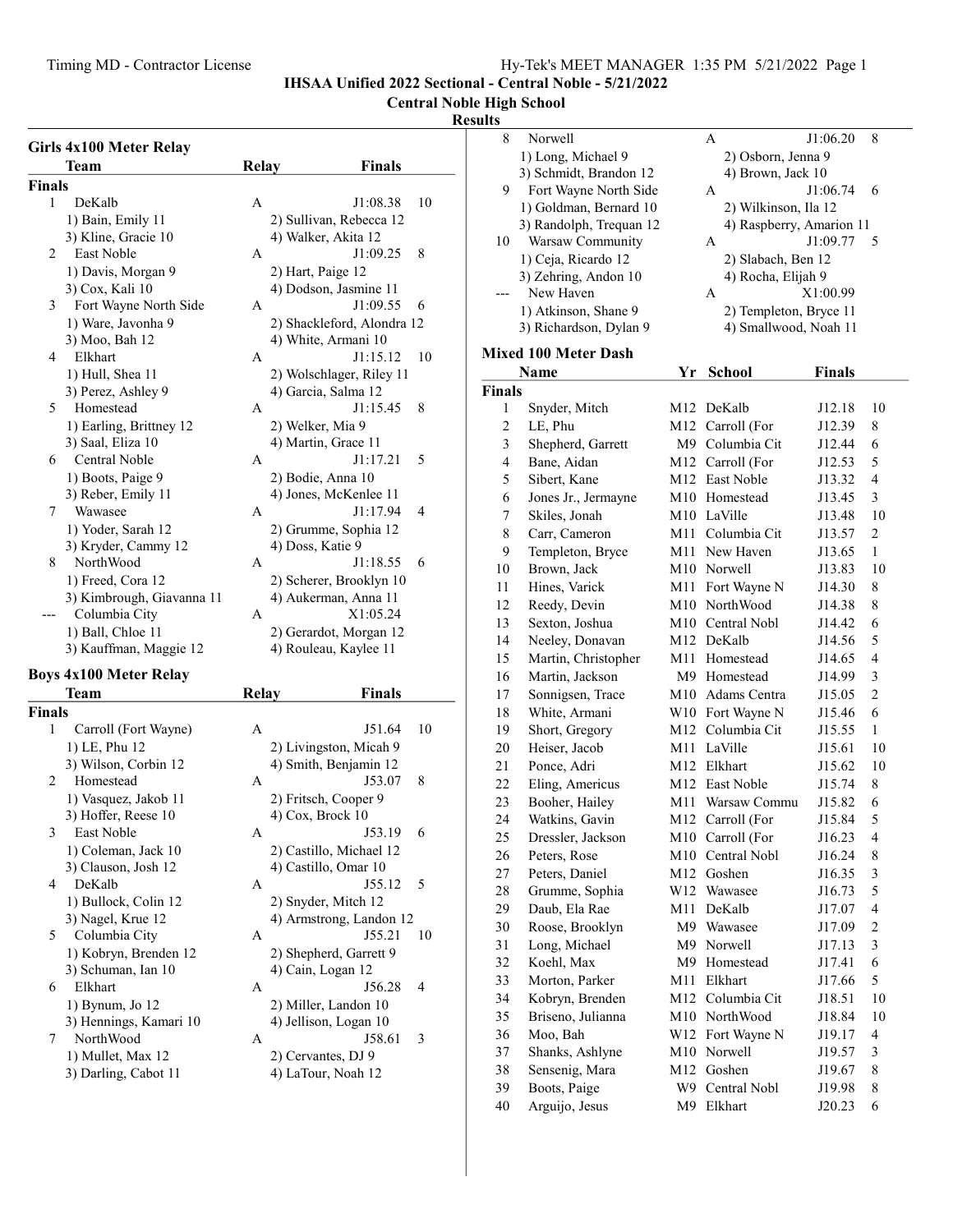IHSAA Unified 2022 Sectional - Central Noble - 5/21/2022

Central Noble High School

## **Results**

|               | Finals  (Mixed 100 Meter Dash) |     |                        |               |                         |
|---------------|--------------------------------|-----|------------------------|---------------|-------------------------|
|               | <b>Name</b>                    |     | Yr School              | Finals        |                         |
| 41            | Ward, Dominic                  |     | M10 Wawasee            | J20.85        | 5                       |
| 42            | Roberson, Jemarion             |     | M9 New Haven           | J21.66        | 4                       |
| 43            | Htun, Sanay                    |     | M12 New Haven          | J22.22        | 6                       |
| 44            | Gibson, Melody                 |     | M12 LaVille            | J22.90        | 5                       |
| 45            | Clauson, Josh                  |     | M12 East Noble         | J23.63        | 4                       |
| 46            | Wilkinson, Ila                 |     | M12 Fort Wayne N       | J24.17        | 3                       |
| 47            | Malone, Malachi                |     | M12 Elkhart            | J25.41        | 3                       |
| 48            | Schlabach, Duane               |     | M12 NorthWood          | J29.47        | 10                      |
| 49            | Pippenger, Megan               |     | M12 NorthWood          | J39.30        | 8                       |
| 50            | Gause, Travis                  |     | M12 Warsaw Commu       | J40.10        | 6                       |
| 51            | Moore, Brianna                 |     | W12 DeKalb             | J42.66        | 5                       |
| 52            | Maxton, Noah                   |     | M9 Central Nobl        | J1:02.30      | 4                       |
| ---           | Nettrouer, Brandon             |     | M10 LaVille            | X13.53        |                         |
| ---           | Wolpert, Quincy                | M11 | Adams Centra           | X18.57        |                         |
|               |                                |     |                        |               |                         |
|               | <b>Mixed 400 Meter Dash</b>    |     |                        |               |                         |
|               | <b>Name</b>                    | Yr  | <b>School</b>          | <b>Finals</b> |                         |
| <b>Finals</b> |                                | M9  | Columbia Cit           |               |                         |
| 1             | Mullett, Daniel                |     |                        | J55.50        | 10                      |
| 2             | Bane, Vincent                  |     | M9 Carroll (For        | J57.92        | 8                       |
| 3             | Powell, Camden                 |     | M12 Wawasee            | J58.12        | 6                       |
| 4             | Meyer, Braylon                 |     | M10 DeKalb             | J59.13        | 5                       |
| 5             | Shank, Sawyer                  |     | M12 East Noble         | J1:00.25      | $\overline{4}$          |
| 6             | Pieper, Colten                 | M11 | Columbia Cit           | J1:00.70      | 10                      |
| 7             | Potchka, Jack                  |     | M10 Carroll (For       | J1:00.92      | 3                       |
| 8             | Darling, Cabot                 |     | M11 NorthWood          | J1:02.01      | $\overline{2}$          |
| 9             | Steele, Tyler                  |     | M9 Central Nobl        | J1:03.12      | 8                       |
| 10            | Reynolds, Jacob                | M11 | Carroll (For           | J1:04.06      | 6                       |
| 11            | Martin, Christopher            | M11 | Homestead              | J1:04.10      | 5                       |
| 12            | Behning, Parker                |     | M9 Norwell             | J1:04.25      | $\overline{4}$          |
| 13            | Phan, Kevin                    |     | M12 Fort Wayne N       | J1:04.49      | 3                       |
| 14            | Wilson, Corbin                 |     | M12 Carroll (For       | J1:05.01      | 10                      |
| 15            | Dreiband, Luke                 |     | M9 Norwell             | J1:05.28      | 1                       |
| 16            | Krull, Charlie                 |     | M10 Wawasee            | J1:06.07      | $\overline{c}$          |
| 17            | Butcher, Christian             |     | M <sub>10</sub> DeKalb | J1:08.71      | 8                       |
| 18            | Rocha, Elijah                  |     | M9 Warsaw Commu        | J1:09.19      | 6                       |
| 19            | Garden, Cade                   |     | M10 Wawasee            | J1:09.37      | 5                       |
| 20            | Stein, Megan                   |     | M12 East Noble         | J1:11.56      | $\overline{\mathbf{4}}$ |
| 21            | Martin, Jackson                |     | M9 Homestead           | J1:12.19      | 3                       |
| 22            | Hennings, Kamari               |     | M10 Elkhart            | J1:12.36      | 10                      |
| 23            | Johnson, Robert                |     | M9 East Noble          | J1:13.29      | 8                       |
| 24            | Dray, Caeden                   | M12 | Fort Wayne N           | J1:13.89      | $\overline{c}$          |
| 25            | Goertz, Samuel                 | M11 | Goshen                 | J1:14.22      | 6                       |
| 26            | Vincent, Sophie                | M10 | NorthWood              | J1:15.76      | 5                       |
| 27            | Lagos, Iarley                  | M11 | Fort Wayne N           | J1:15.91      | 4                       |
| 28            | Brown, Paige                   | M10 | Goshen                 | J1:16.30      | 3                       |
| 29            | Ponce, Adri                    | M12 | Elkhart                | J1:16.70      | 10                      |
| 30            | Templeton, Graham              | M11 | Goshen                 | J1:22.09      | 8                       |
| 31            | Peters, Rose                   | M10 | Central Nobl           | J1:22.56      | 6                       |
| 32            | Murillo-Cruz, Vanessa          | M11 | Goshen                 | J1:23.14      | 5                       |
| 33            | Ryan, Jordan                   |     | M10 Norwell            | J1:24.52      | $\overline{c}$          |
| 34            | Bradley, Abbi                  | M12 | Elkhart                | J1:24.77      | 10                      |
| 35            | Boehmer, Jadelyn               | W11 | DeKalb                 | J1:25.54      | $\overline{4}$          |
| 36            | Houser, Jacob                  | M12 | Fort Wayne N           | J1:28.17      | 3                       |

| 37                      | Bloom, Carter          |     | M10 Columbia Cit          | J1:29.28               | 8                       |
|-------------------------|------------------------|-----|---------------------------|------------------------|-------------------------|
| 38                      | Mullet, Max            |     | M12 NorthWood             | J1:31.75               | $\overline{c}$          |
| 39                      | Jones, Benjamin        |     | M12 Homestead             | J1:36.09               | 6                       |
| 40                      | Clark, Kinsey          |     | M9 Norwell                | J1:36.19               | 5                       |
| 41                      | Garcia, Salma          |     | W12 Elkhart               | J1:41.91               | 10                      |
| 42                      | Reynolds, Sabastian    |     | M10 Homestead             | J2:00.26               | 8                       |
| 43                      | Ball, Samantha         |     | W12 Columbia Cit          | J2:06.02               | 6                       |
| 44                      | Anderson, Mason        |     | M11 Warsaw Commu J2:06.26 |                        | $\overline{4}$          |
| 45                      | Vazquez, Lupito        |     | M12 Wawasee               | J2:07.04               | $\mathfrak{Z}$          |
| 46                      | Scherer, Brooklyn      |     | W10 NorthWood             | J2:11.51               | 5                       |
| ---                     | Brockhaus, Dane        |     | M10 New Haven             | D <sub>O</sub>         |                         |
| ---                     | Walker, Akita          |     | W12 DeKalb                | X1:43.69               |                         |
| ---                     | Brockhaus, Emmalyn     |     | M10 New Haven             | X1:44.78               |                         |
|                         | <b>Mixed Long Jump</b> |     |                           |                        |                         |
|                         | Name                   | Yr  | <b>School</b>             | <b>Finals</b>          |                         |
|                         |                        |     |                           |                        |                         |
| <b>Finals</b>           |                        |     | M12 Carroll (For          |                        |                         |
| 1<br>$\overline{c}$     | Momoh, David           | M11 | DeKalb                    | J18-02.50<br>J17-10.00 | 10                      |
|                         | Gillian, Korbin        |     |                           |                        | 8                       |
| $\overline{\mathbf{3}}$ | Dove, Nick             |     | M11 DeKalb                | J16-09.00              | 6                       |
| $\overline{\mathbf{4}}$ | Augenstein, Colton     |     | M11 Carroll (For          | J16-05.50              | 5<br>$\overline{4}$     |
| 5                       | Vasquez, Jakob         |     | M11 Homestead             | J15-10.00              |                         |
| 6                       | LaTour, Noah           |     | M12 NorthWood             | J15-07.25              | $\overline{\mathbf{3}}$ |
| 7                       | Stokes, Jayvion        |     | M9 East Noble             | J15-06.50              | $\overline{c}$          |
| 8                       | Phan, Kevin            |     | M12 Fort Wayne N          | J15-06.00              | 10                      |
| 9                       | Dreiband, Luke         |     | M9 Norwell                | J15-02.50              | 8                       |
| 10                      | Gill, Dustin           |     | M11 LaVille               | J15-02.00              | 10                      |
| 11                      | Meyer, Braylon         |     | M10 DeKalb                | J15-01.00              | 8                       |
| 12                      | Steele, Tyler          |     | M9 Central Nobl           | J14-09.75              | 6                       |
| 13                      | Potchka, Jack          |     | M10 Carroll (For          | J14-08.00              | 5                       |
| 14                      | Johnson, Taya          |     | M12 Warsaw CommuJ14-04.50 |                        | $\overline{4}$          |
| 15                      | Fritsch, Cooper        |     | M9 Homestead              | J14-04.00              | $\mathfrak{Z}$          |
| 16                      | Skiles, Jonah          |     | M10 LaVille               | J13-08.00              | $\overline{2}$          |
| 17                      | Bynum, Jo              |     | M12 Elkhart               | J13-02.50              | 6                       |
| 18                      | Garrett, Dawson        |     | M11 Columbia Cit          | J12-06.00              | $\mathbf{1}$            |
| 19                      | Shackleford, Alondra   |     | W12 Fort Wayne N          | J12-05.00              | 10                      |
| 20                      | Wolschlager, Riley     | W11 | Elkhart                   | J11-08.00              | 8                       |
| 21                      | Kimbrough, Giavanna    | W11 | NorthWood                 | J11-06.00              | 6                       |
| 22                      | Hull, Shea             | W11 | Elkhart                   | J11-05.50              | 5                       |
| 23                      | Getts, Natalie         | M12 | East Noble                | J11-03.75              | 5                       |
| 24                      | Goertz, Samuel         | M11 | Goshen                    | J11-03.50              | 4                       |
| 25                      | Garden, Cade           | M10 | Wawasee                   | J11-03.00              | $\overline{4}$          |
| 26                      | Heiser, Jacob          | M11 | LaVille                   | J11-02.00              | 10                      |
| 26                      | Rice, Chrissy          | M11 | Warsaw Commu J11-02.00    |                        | $\sqrt{2}$              |
| 26                      | Cain, Logan            |     | M12 Columbia Cit          | J11-02.00              | $\mathfrak{Z}$          |
| 29                      | Thomas, Eldridge       |     | M10 Goshen                | J11-01.00              | $\mathbf{1}$            |
| 30                      | Gruss, Jake            |     | M9 Norwell                | J10-09.00              | $\mathfrak{Z}$          |
| 31                      | Hines, Varick          | M11 | Fort Wayne N              | J10-08.50              | $\,$ $\,$               |
| 32                      | Sexton, Joshua         | M10 | Central Nobl              | J10-07.50              | 6                       |
| 33                      | Beer, Lily             |     | M12 Wawasee               | J10-06.00              | $\boldsymbol{2}$        |
| 34                      | Brockhaus, Emmalyn     |     | M10 New Haven             | J10-04.50              | 5                       |
| 35                      | Brown, Paige           | M10 | Goshen                    | J10-00.50              | $\overline{\mathbf{4}}$ |
| 36                      | Smith, Michael         | M9  | DeKalb                    | J9-11.00               | 3                       |
| 37                      | Buchanan-Kansal, Skye  | M9  | Wawasee                   | J9-03.00               | $\overline{c}$          |
| 38                      | Houser, Jacob          | M12 | Fort Wayne N              | J8-09.50               | 10                      |
| 39                      | Dressler, Jackson      | M10 | Carroll (For              | J8-02.00               | $\,$ 8 $\,$             |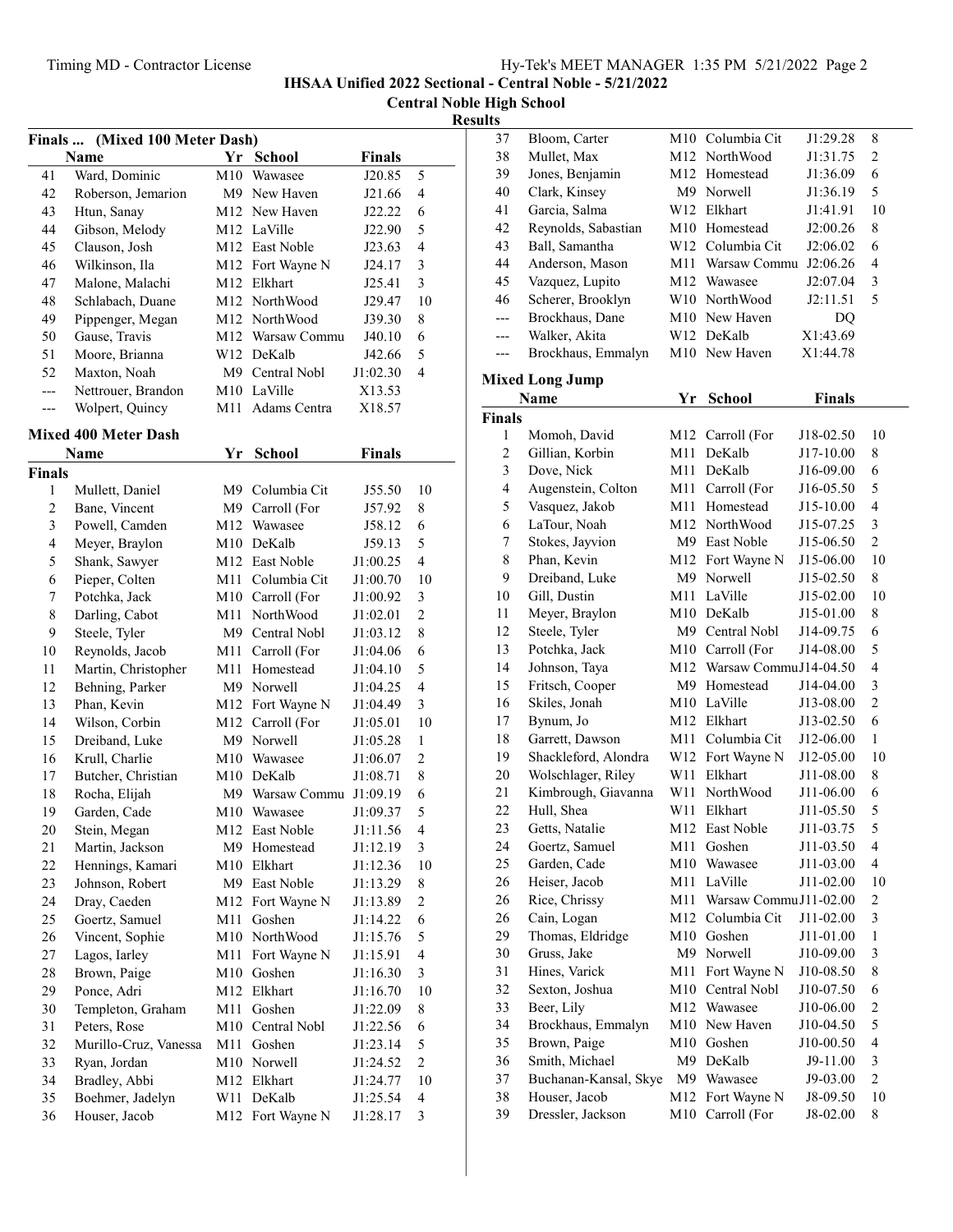IHSAA Unified 2022 Sectional - Central Noble - 5/21/2022

Central Noble High School

## **Results**

 $\overline{\phantom{0}}$ 

| Finals         | (Mixed Long Jump)          |     |                           |               |                         |
|----------------|----------------------------|-----|---------------------------|---------------|-------------------------|
|                | Name                       | Yr  | <b>School</b>             | <b>Finals</b> |                         |
| 40             | Jones, Benjamin            | M12 | Homestead                 | J7-02.50      | 6                       |
| 41             | Gerardot, Morgan           |     | W12 Columbia Cit          | $J6-11.25$    | 5                       |
| 42             | Dodson, Jasmine            | W11 | East Noble                | J6-05.25      | $\overline{4}$          |
| 43             | Slabach, Adam              | M11 | Warsaw Commu J6-01.00     |               | 10                      |
| 44             | Schrock, Jackson           | M11 | Elkhart                   | J5-04.00      | 8                       |
| 45             | Good-Elliot, Alta          | M11 | Goshen                    | J5-02.50      | 6                       |
| 46             | Freed, Cora                |     | W12 NorthWood             | J5-01.50      | 3                       |
| 47             | Keb, Kay                   |     | M10 LaVille               | J5-00.00      | 5                       |
| 48             | Slabaugh, Andrew           | M11 | Wawasee                   | J4-09.50      | $\overline{4}$          |
| 49             | Reynolds, Sabastian        |     | M10 Homestead             | J4-08.50      | $\overline{2}$          |
| 50             | Davila, Julian             |     | M10 New Haven             | J4-06.50      | $\mathbf{1}$            |
| 51             | Anderson, Mason            |     | M11 Warsaw Commu J2-02.00 |               | 3                       |
| 52             | Mills, Lathan              | M11 | Norwell                   | J1-05.00      | $\overline{c}$          |
| 53             | Gipson, Becca              |     | M12 NorthWood             | J11.00        | 1                       |
| ---            | Mullett, Daniel            |     | M9 Columbia Cit           | FOUL          |                         |
| ---            | Coleman, Jack              |     | M10 East Noble            | X13-03.25     |                         |
| ---            | Ryan, Jordan               | M10 | Norwell                   | X8-05.00      |                         |
|                |                            |     |                           |               |                         |
|                | <b>Mixed Shot Put</b>      |     |                           |               |                         |
|                | Name                       | Yr  | <b>School</b>             | <b>Finals</b> |                         |
| <b>Finals</b>  |                            |     |                           |               |                         |
| 1              | Barcalow, Jaydn            | M10 | Carroll (For              | J47-01.75     | 10                      |
| $\overline{c}$ | Jellison, Brayden          | M11 | Elkhart                   | J45-03.75     | 8                       |
| 3              | Thomas, Eldridge           |     | M10 Goshen                | J43-01.50     | 6                       |
| $\overline{4}$ | Miller, Landon             |     | M10 Elkhart               | J42-08.25     | 5                       |
| 5              | Reinbold, Tyson            |     | M10 East Noble            | J42-03.75     | $\overline{4}$          |
| 6              | Mickley, Brayden           |     | M11 Wawasee               | J37-02.75     | $\mathfrak{Z}$          |
| 7              | Armstrong, Landon          | M12 | DeKalb                    | J36-08.75     | $\overline{c}$          |
| 8              | Schuman, Ian               |     | M10 Columbia Cit          | J36-07.00     | $\mathbf{1}$            |
| 9              | Livingston, Micah          |     | M9 Carroll (For           | J34-02.75     | 10                      |
| 10             | Sonnigsen, Trace           | M10 | Adams Centra              | J33-07.00     | 10                      |
| 11             | Cook, Landon               |     | M10 East Noble            | J33-06.75     | 8                       |
| 12             | Atkinson, Shane            |     | M9 New Haven              | J33-03.25     | 6                       |
| 13             | Klaehn, Hayden             | M11 | Carroll (For              | J32-08.00     | 5                       |
| 14             | Goldman, Bernard           |     | M10 Fort Wayne N          | J31-09.25     | 8                       |
| 15             | Borton, Clay               | M11 | LaVille                   | J31-06.50     | $\overline{4}$          |
| 16             | Head, Mason                |     | M10 New Haven             | J31-04.50     | 3                       |
| 17             | Butcher, Christian         |     | M10 DeKalb                | J30-10.75     | $\overline{c}$          |
| 18             | Phillips, Aaron            |     | M10 Central Nobl          | J30-08.25     | 10                      |
| 19             | Ceja, Ricardo              | M12 | Warsaw CommuJ30-04.50     |               | $\mathbf{1}$            |
| 20             | Behning, Parker            | M9  | Norwell                   | J30-00.50     | 6                       |
| 21             | Reedy, Devin               | M10 | NorthWood                 | J29-06.25     | 5                       |
| 22             | Garden, Cooper             | M9  | Wawasee                   | J29-00.75     | 4                       |
| 23             | Ruggles, Taylor            | M10 | Homestead                 | J28-11.00     | 3                       |
| 24             | Kitson, Riley              | M11 | NorthWood                 | J28-05.50     | 8                       |
| 25             | Lagos, Iarley              | M11 | Fort Wayne N              | J27-10.75     | 6                       |
| 26             | Guzman, Uriel              | M10 | Fort Wayne N              | J26-10.25     | 5                       |
| 27             | Cox, Brock                 | M10 | Homestead                 | J26-00.00     | $\overline{\mathbf{4}}$ |
| 28             | Amialtepec, Hernandez VM11 |     | Central Nobl              | J25-05.00     | $\overline{c}$          |
| 29             | White, Sydney              | M10 | Columbia Cit              | J24-07.25     | 10                      |
| 30             | Neeley, Donavan            | M12 | DeKalb                    | J24-06.75     | 3                       |
| 31             | Kissinger, Joshua          | M12 | Homestead                 | J23-04.75     | 8                       |
| 32             | Ball, DJ                   |     | M12 Columbia Cit          | J23-00.75     | 6                       |
| 33             | Castillo, Michael          | M12 | East Noble                | J23-00.50     | 5                       |
|                |                            |     |                           |               |                         |

| 34  | Randolph, Trequan | M12             | Fort Wayne N           | J22-07.50   | 10             |
|-----|-------------------|-----------------|------------------------|-------------|----------------|
| 35  | Pike, Kynz        | M10             | Central Nobl           | J22-07.25   | $\overline{4}$ |
| 36  | Jones, McKenlee   | W11             | Central Nobl           | $J22-01.25$ | 8              |
| 37  | Cervantes, DJ     | M <sub>9</sub>  | NorthWood              | J22-00.75   | 10             |
| 38  | Saal, Eliza       | W <sub>10</sub> | Homestead              | J21-11.25   | 3              |
| 39  | Clark, Kinsey     | M <sub>9</sub>  | Norwell                | J20-08.00   | 6              |
| 40  | Johnson, Alicia   | M12             | Warsaw Commu J20-07.25 |             | 5              |
| 41  | Wolpert, Quincy   | M11             | Adams Centra           | J19-11.50   | $\overline{4}$ |
| 42  | Hettinger, Gavin  | M <sup>9</sup>  | Wawasee                | J19-09.25   | 3              |
| 43  | Ball, Chloe       | W11             | Columbia Cit           | J19-07.50   | $\overline{2}$ |
| 44  | Watkins, Gavin    | M12             | Carroll (For           | J19-02.50   | $\overline{2}$ |
| 45  | Steckley, Bryonna | W12             | DeKalb                 | J19-00.25   | 8              |
| 46  | Young, Ka'Mari    | M12             | New Haven              | J16-03.75   | 6              |
| 47  | Tanner, Powell    | M <sub>12</sub> | Goshen                 | J16-01.00   | 5              |
| 48  | Slabach, Ben      | M12             | Warsaw CommuJ15-07.50  |             | 10             |
| 49  | Malone, Malachi   | M12             | Elkhart                | J15-05.75   | 8              |
| 50  | Schmidt, Brandon  | M12             | Norwell                | J15-01.25   | $\overline{4}$ |
| 51  | Crouch, Brennen   | M9              | Elkhart                | J14-02.50   | 6              |
| 52  | Gibson, Melody    | M12             | LaVille                | J13-05.00   | 5              |
| 53  | Kumfer, Gage      | M11             | East Noble             | J13-04.75   | 3              |
| 54  | Gause, Travis     | M <sub>12</sub> | Warsaw Commu J11-09.00 |             | $\overline{4}$ |
| 55  | Pippenger, Megan  | M12             | NorthWood              | J8-09.00    | 3              |
| --- | Pinkerton, Cody   | M12             | Wawasee                | <b>FOUL</b> |                |
| --- | Htun, Sanay       | M12             | New Haven              | X25-03.50   |                |
| --- | Shanks, Ashlyne   | M10             | Norwell                | X16-11.50   |                |
|     |                   |                 |                        |             |                |

| Women - Team Rankings - 1 Events Scored |   |
|-----------------------------------------|---|
| 1) DeKalb                               |   |
| Elkhart                                 |   |
| 3) Homestead                            |   |
| 3) East Noble                           | 8 |
| 5) NorthWood                            |   |
| 5) Fort Wayne North Side                |   |
| 7) Central Noble                        |   |
| Wawasee                                 |   |

| 8 |
|---|
| 8 |
|   |
|   |
|   |
| 5 |
|   |
|   |
|   |

| Combined Team Scores - 6 Events Scored |     |
|----------------------------------------|-----|
| Elkhart                                | 132 |
| 2) Carroll (Fort Wayne)                | 114 |
| 3) Fort Wayne North Side               | 112 |
| 4) NorthWood                           | 98  |
| 5) DeKalb                              | 96  |
| 6) Columbia City                       | 91  |
| Homestead                              | 87  |
| Central Noble                          |     |